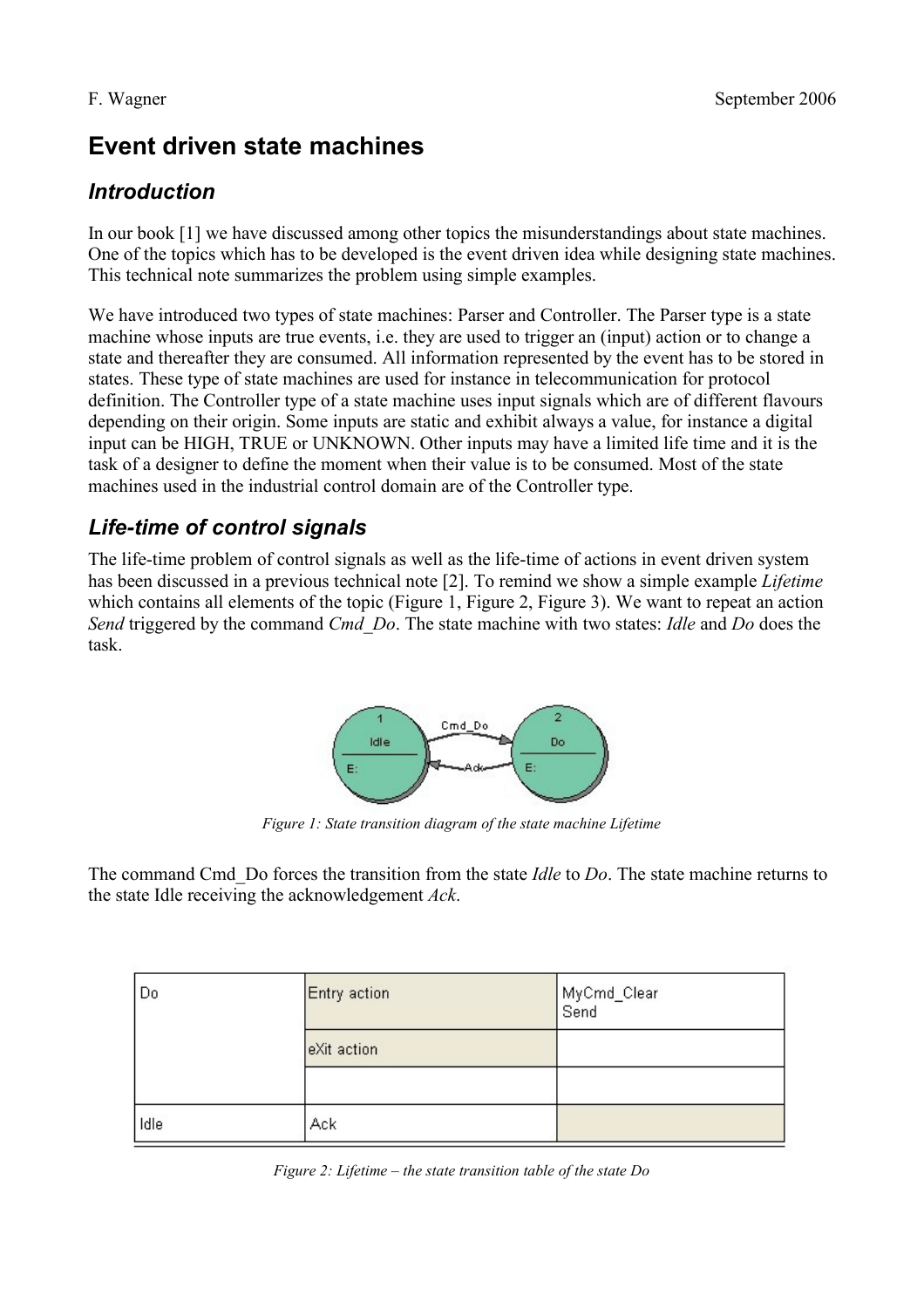On entering the state *Do* the command is cleared (thus being ready for repetition) and the required action (*Send*) is performed.

On entering the state *Idle* both signals: the *Action* and *Ack* are cleared and are ready for repetition (the *Action* may be for instance a command to the IO-Handler).

| Idle | Entry action | Ack_Clear<br>Action_Clear |
|------|--------------|---------------------------|
|      | eXit action  |                           |
|      |              |                           |
| Do   | Cmd_Do       |                           |

<span id="page-1-0"></span>*Figure 3: Lifetime – the state transition table of the state Idle*

### *Pure event driven*

There are systems in which input signals are events per definition. In this case we may simplify handling of the input signals: instead of defining in each situation the signal's life-time we do it in one place. This technique will be illustrated by the state machine *AllEvents* (see [Figure 4\)](#page-1-1).



<span id="page-1-1"></span>*Figure 4: The state transition diagram of the state machine AllEvents*

The state machine has two inputs *Input1* and *Input2*. *Input1* generates two control values: *GoToA* and *GoToB*, *Input2* generates a control value *Return*. If the state machine is in the state *Init* (see [Figure 5\)](#page-2-0) it goes either to *StateA* or to *StateB* depending on the value of the *Input1*.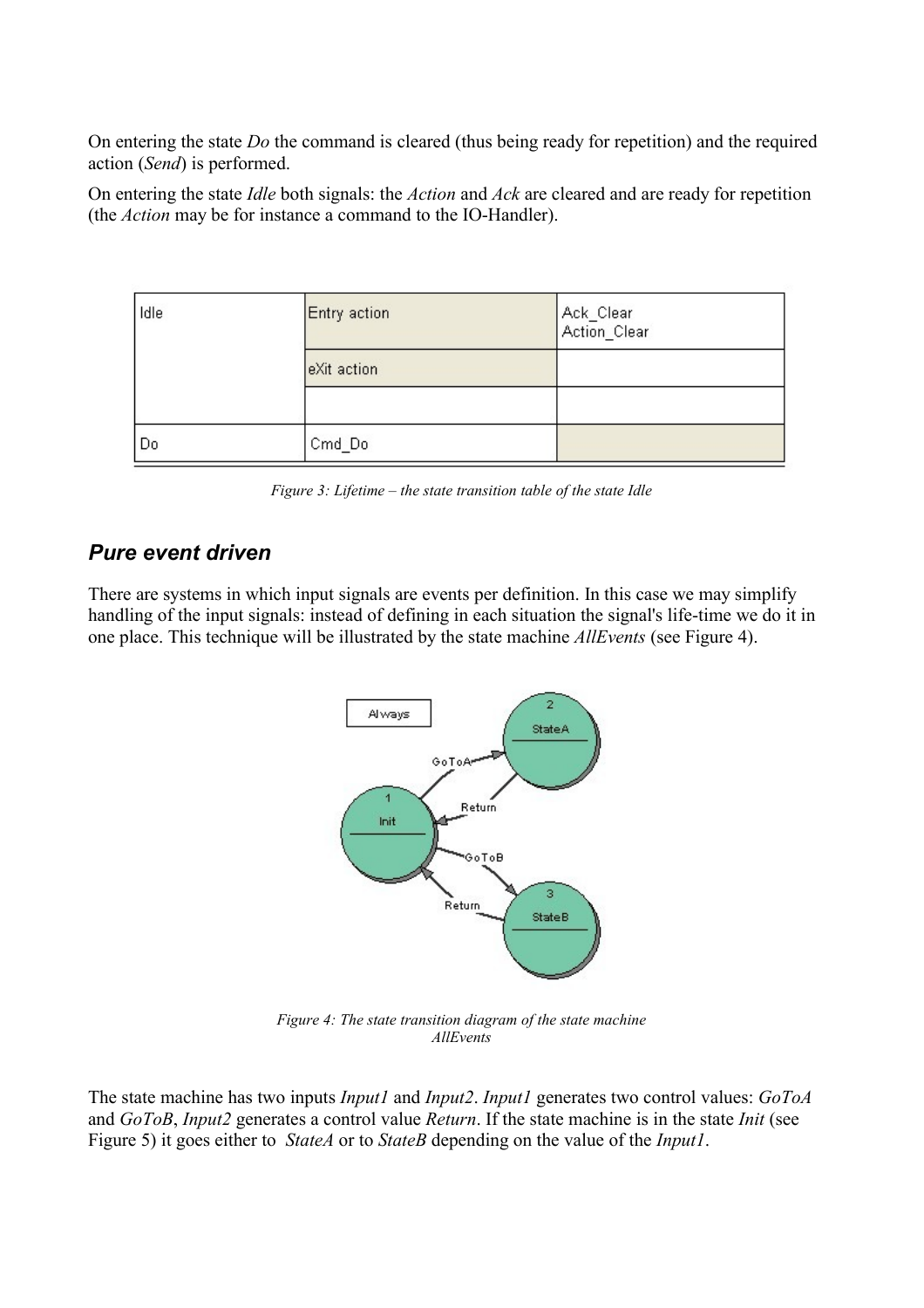| Init   | Entry action |  |
|--------|--------------|--|
|        | eXit action  |  |
|        |              |  |
| StateA | GoToA        |  |
| StateB | GoToB        |  |

<span id="page-2-0"></span>*Figure 5: AllEvents - the state transition table of the state Init*

Receiving the input *Return* in the *StateA* (see [Figure 6\)](#page-2-2) the state machine returns to the state *Init*. It behaves similarly in *StateB*. Without clearing the input signals in some way the state machine will loop, or oscillate, thereafter because on returning to the state *Idle* it will be forced by a signal *GoToA* (or *GoToB*) to go immediately to the *StateA* (or *StateB*) where it will find the signal *Return*, and so on.

| StateA | Entry action |  |
|--------|--------------|--|
|        | eXit action  |  |
|        |              |  |
| Init   | Return       |  |

<span id="page-2-2"></span>

|  | Figure 6: AllEvents - the state transition table of the StateA |  |
|--|----------------------------------------------------------------|--|
|--|----------------------------------------------------------------|--|

Instead of clearing the input signals separately in each state we may do it in the section *Always input actions* (see [Figure 7\)](#page-2-1) where signals: *GoToA* and *GoToB* generated by the *Input1* clear the *Input1* and the signal *Return* clears the *Input2*. We may also use a single general clear signal which clears both events triggered by any input signal.

| Always | GoToA  <br>GoToB | Input1 Clear |
|--------|------------------|--------------|
| Always | Return           | Input2 Clear |

<span id="page-2-1"></span>*Figure 7: AllEvents - the Always input actions*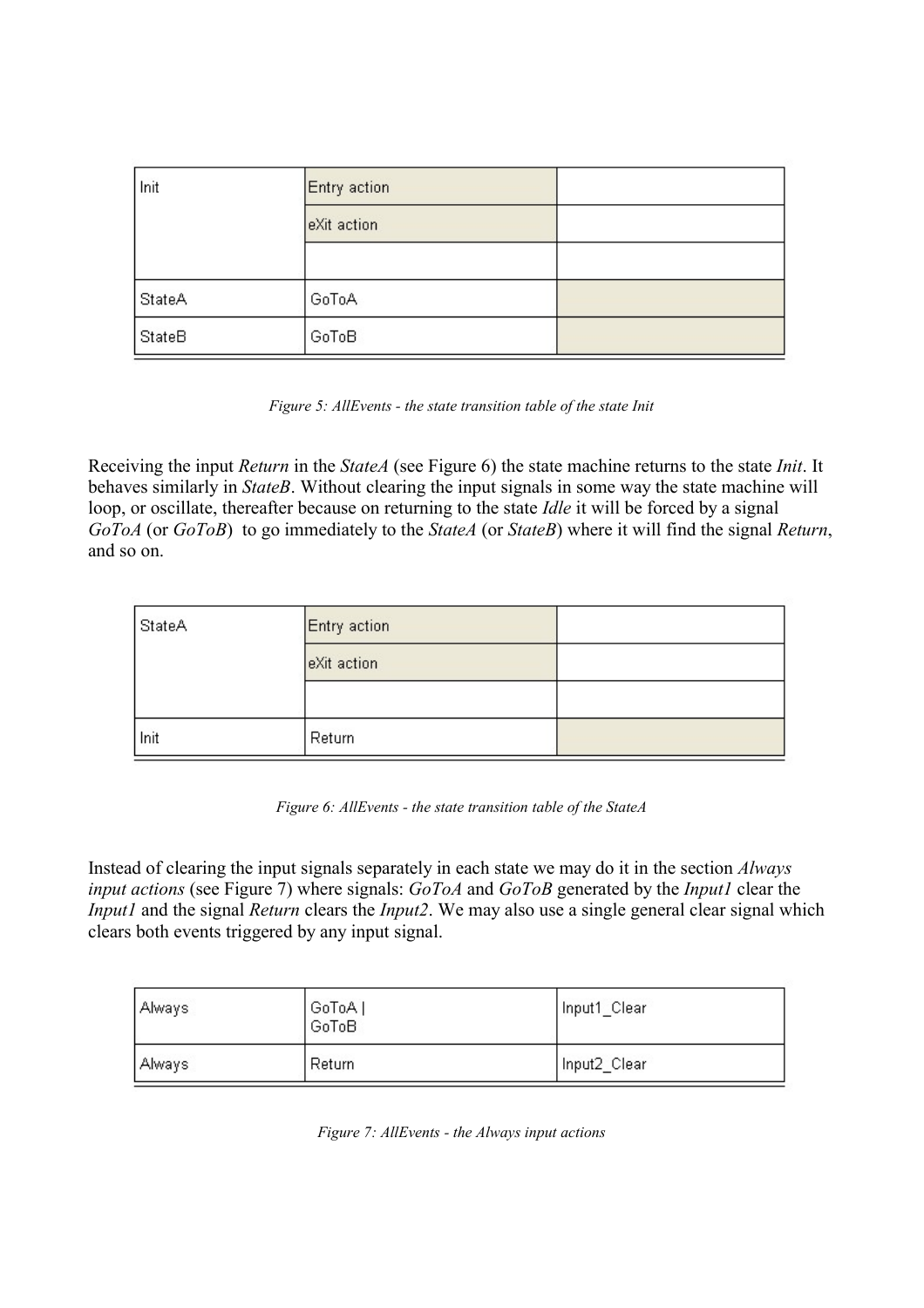#### *Why must we make life difficult?*

Let's recollect some basic principles. A state machine models a behaviour of a control task. It does it by changing states according to input changes. A state machine generates output actions. A state represents the history of all input changes (in a condensed form). Other interpretations are a sin, especially a state should not be used to store the present input value.

Using the Parser type of a state machine we are forced to use states for storing input values. Let's look at the state machines shown in [Figure 8](#page-3-1) and [Figure 9.](#page-3-0) The state machine is to make a transition from the state *Idle* to *Done* if both inputs arrive: *Event1* and *Event2*. In the Parser type solution we use states: *Storing1* and *Storing2* to store the inputs. If we need to do nothing in those states the solution is probably not optimal as there is no reasonable excuse for using states *Storing1* and *Storing2*.

 In the Controller type solution the input values are stored (in StateWORKS as a virtual input) and will be cleared if not relevant any more (for instance in the state *Done*). In effect, the Controller type state machine does not need auxiliary states for storing inputs and the transition from *Idle* to *Done* is performed if both events arrive.



<span id="page-3-1"></span>*Figure 8: The state transition diagram of the state machine Parser*

<span id="page-3-0"></span>

#### *Conclusions*

We should avoid using the Parser type of state machine. Parser type state machine does not allow to use complex transition condition as at any time there is only one input available: the present event. Other control information has to be stored as states that unavoidably leads to a state explosion. Parser state machine should be used if the specification of the inputs indicates clearly that the inputs